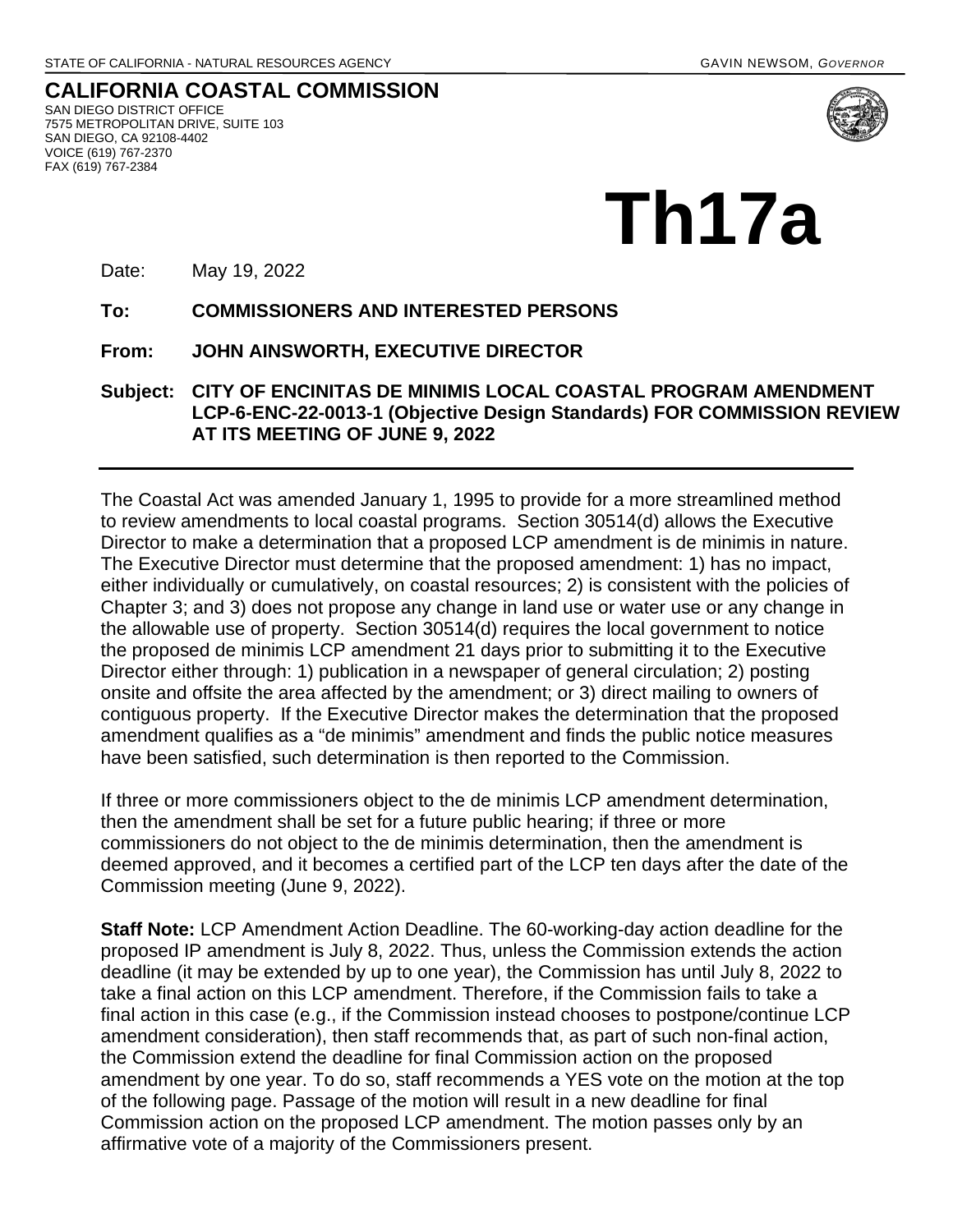**Motion:** I move that the Commission extend the time limit to act on City of Encinitas Local Coastal Program Amendment Number LCP-6-ENC-22-0013-1 for one year.

# **PROPOSED AMENDMENT**

The City of Encinitas's LCP Amendment request was filed on April 13, 2022. As such, the last date for Commission action on this item is the June 2022 meeting, absent a time extension.

The City proposes to amend its certified LCP Implementation Plan to remove subjective language from its residential design standards and replace it with objective language. The proposed changes would apply to Chapters 23.08 Design Review, 30.04 Definitions, and 30.16 Residential Zones of the City's Municipal Code, which serves as the Implementation Plan component of the City's LCP. In addition, proposed changes would apply to the Downtown Encinitas Specific Plan, North 101 Corridor Specific Plan, and Cardiff-by-the-Sea Specific Plan. The proposed amendment is presented in attached Ordinance Number 2022-02.

The proposed amendment includes minor changes to the existing language of the LCP. For example, words like "should" would be replaced with "shall" and the phrase "to the extent practicable" would be removed. The amendment also includes a new checklist and point system to establish recreational amenity requirements for new multi-family residential developments. The proposed changes will apply to new multi-family and mixed-use residential projects and will not apply to single-family homes, accessory dwelling units (ADUs), or commercial and industrial projects that do not contain a residential component.

### **DISCUSSION**

Historically zoning codes and design guidelines were developed to be flexible and allow for interpretation on a case-by-case basis. The State determined that subjective design standards and guidelines could negatively impact the development of housing and so passed Senate Bill (SB) 35 in 2017 and SB 330 in 2019 that require that residential projects be reviewed using objective standards. The legislation further states that a local agency may only use objective standards to deny or reduce the density of certain projects. The City's 5th Cycle Housing Element included development of objective design standards for multiple family development as a program to be completed by the City.

Objective design standards are typically measurable and demonstrable and use language such as "shall" and "must." Subjective design guidelines are typically open to interpretation and not measurable and use words such as "should" or "may." The intent of objective design standards is to provide specific standards that will make clear to developers, design professionals, applicants, city staff, decision-makers, and the public what will be used in the review of project submittals.

The proposed IP amendment is consistent with the goals and policies of the LUP. The proposed amendment will not change any coastal zone property/land uses or have any potential to impact coastal resources, either individually or cumulatively. No changes to the